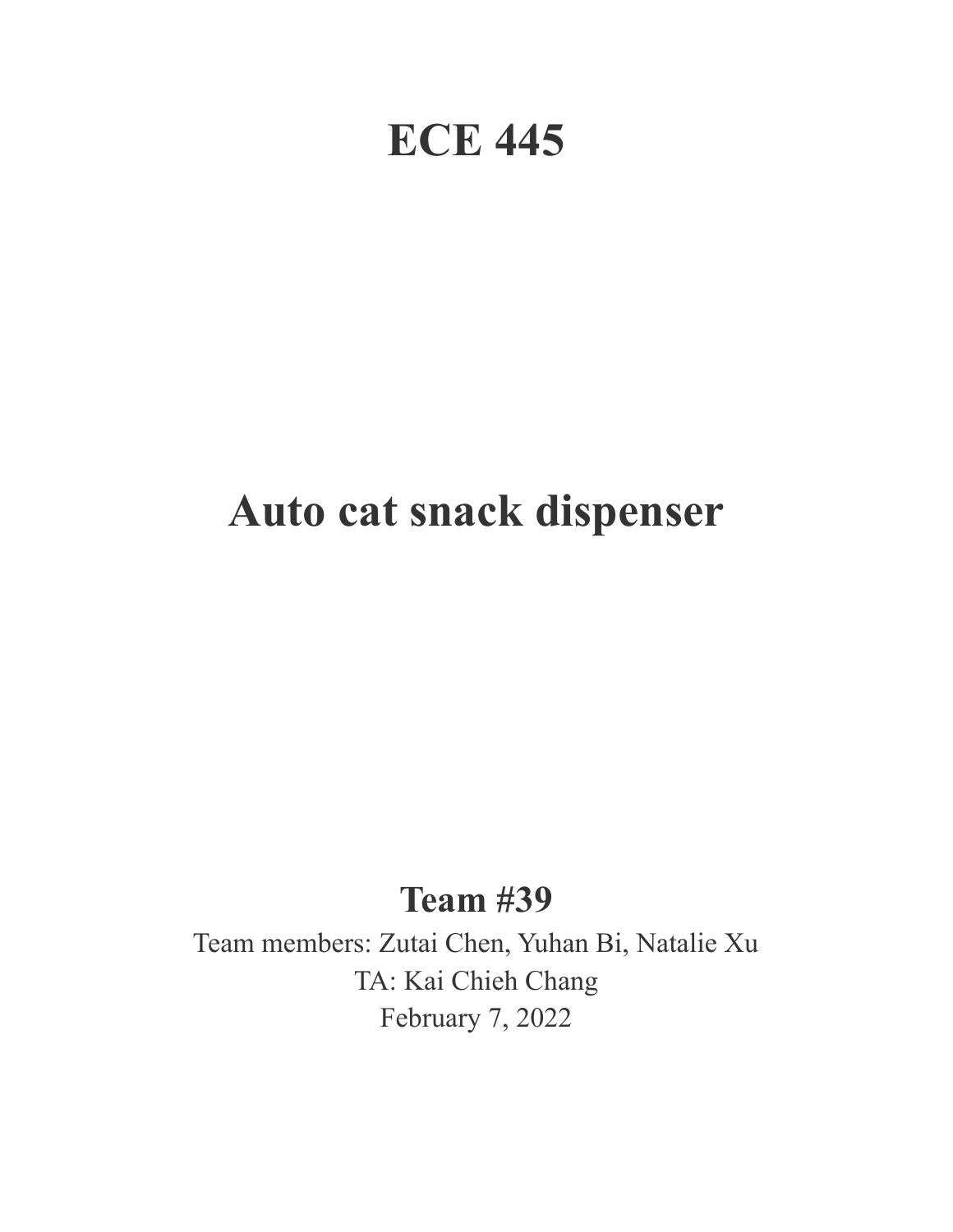### **Introduction**

#### **1.1 Problem**

When people are not at home, pet cats may get bored and hungry. Although there are various independent feeders and toys on the market, there isn't a device that can cheer cats up, feed them remotely, and ensure enough exercise for cats all at the same time.

Most of the feeders on the market are designed to dispense food-based either on the remote command of the owners or the request of cats themselves. Feeders, based solely on cats' demands, may cause cats to overeat and gain unhealthy diet habits. Other feeders, which require owners to manually feed their cats on remote control, can be inconvenient when owners are not able to stay active.

Therefore, an auto feeder, which can keep track of the amount of cats' exercise and play with cats, is needed.

### **1.2 Solution**

To solve the problem, we plan to design an auto cat snack dispenser and exercise machine. This cat feeder toy project involves three crucial parts: a special collar placed on cats, a dispenser put on the ground, anda laser pointer attached to a mechanical arm connected to the base of the dispenser. Our snack dispenser can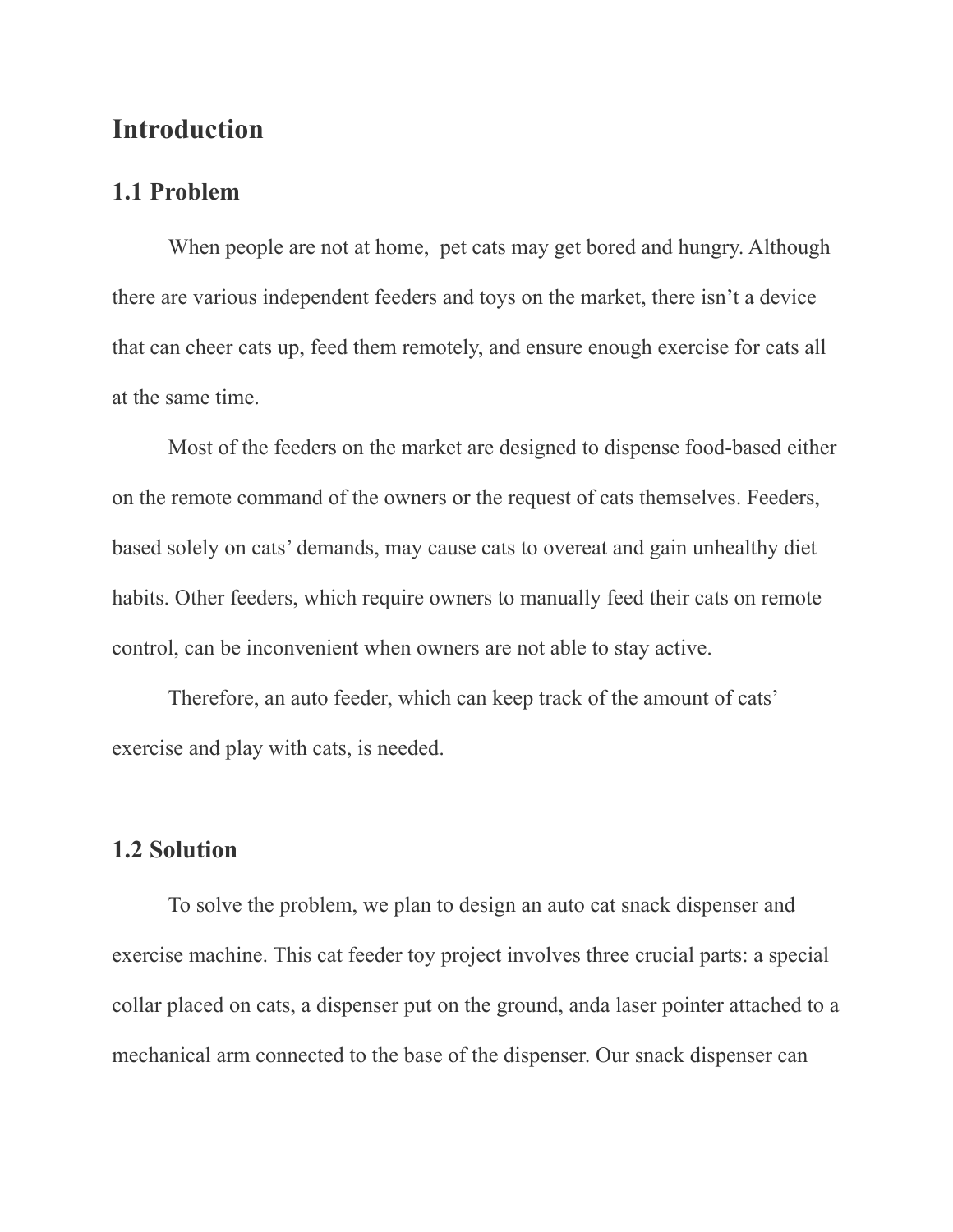attract cats' attention and lead them to do exercise, and it can also detect cats' movements and record how much exercise cats have done.

We will connect an infrared sensor *(IR)* right under the dispenser. Once cats are hungry and approach their bowl, the IR sensor will detect it and send the data to the microcontroller unit (MCU).

The laser pointer attached on the mechanical arm will then start to work, and at the same time, the inertial measurement unit (IMU) in the special collar will also begin to record cats' movements. Once enough exercise is done, the IMU will send the data back to the microcontroller unit and tell the dispenser to drop some amount of snacks.

The whole device will halt for a period of time until the next activation.

#### **1.3 High-level requirement list**

- The IMU stays at a low power consumption mode and does not start to record data until the infrared sensor detects cats approaching the sensor on the dispenser.
- When activated, the laser pointer starts to move and leads the cats to do exercise, while the collar starts to send wireless data to the base unit.
- Once the dispenser drops snacks, the whole system does not restart immediately. It halts for at least five minutes to start the next activation.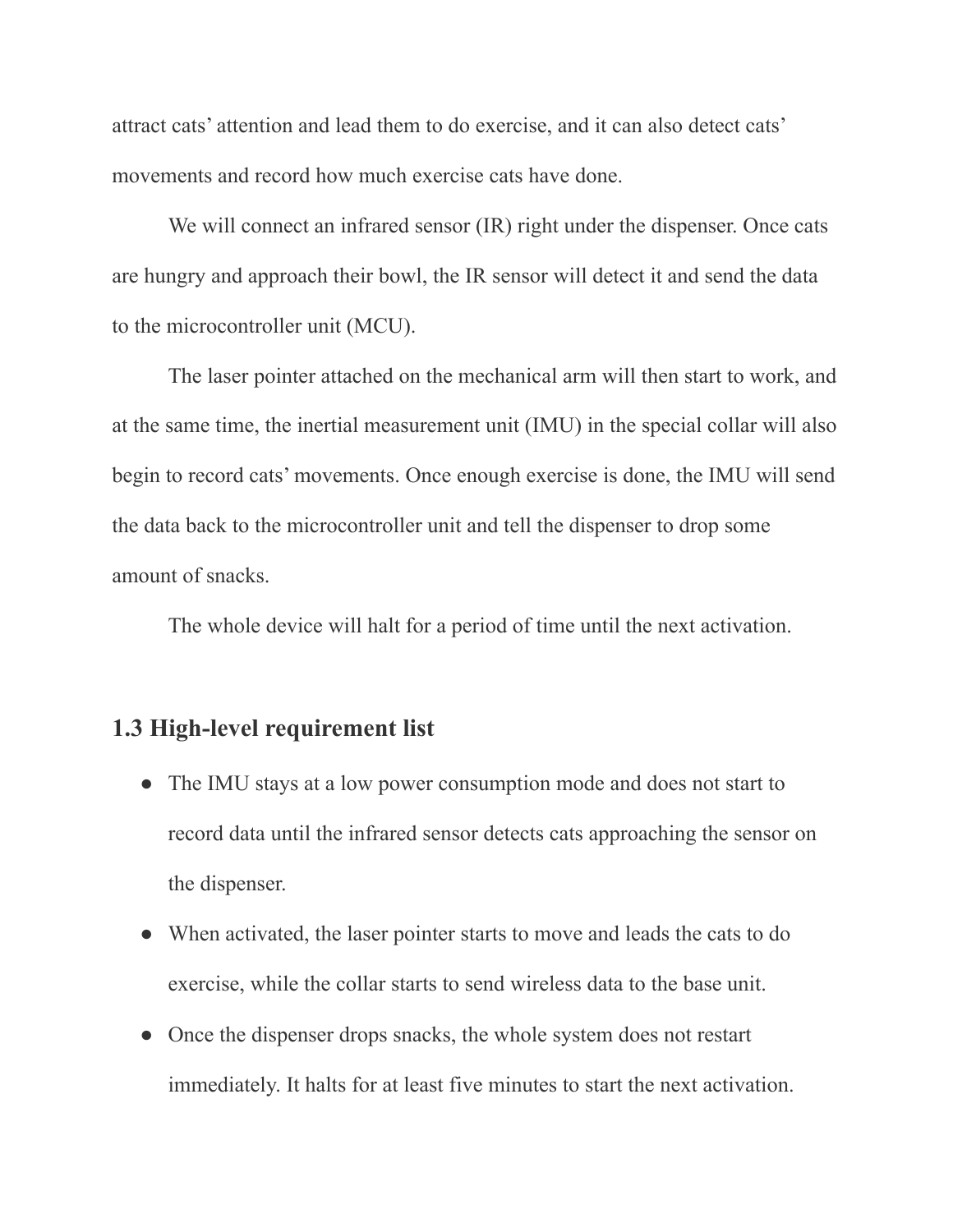## **1.4 Visual Aid**



Figure 1. Physical Design of Auto Cat Snack Dispenser

## **Design**

## **2.1 Block Diagram**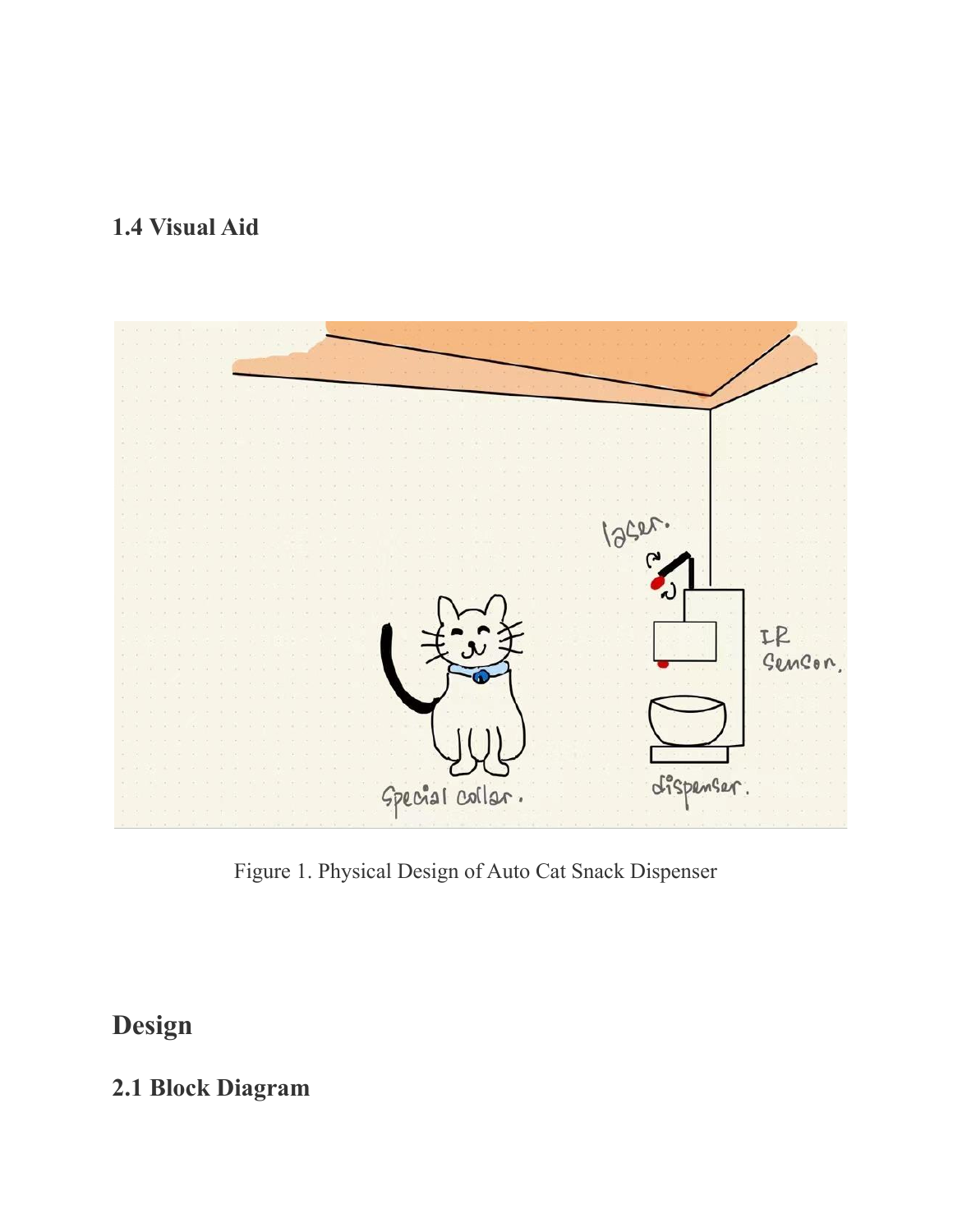

Figure 2. Block Diagram of Auto Cat Snack Dispenser

## **2.2 Block Diagram Description**

To successfully operate our device, our auto cat snack dispenser is composed of four units. The four units are the motion detection unit (the special collar on cats), the entertainment unit (the laser pointer attached to the mechanical arm), the dispenser unit (the dispenser on the ground), and the control unit. The control unit is composed of an MCU and bluetooth chip.

### **2.3 Subsystem Requirements**

2.3.1 **## Subsystem 1**: The entertainment unit

#### Description: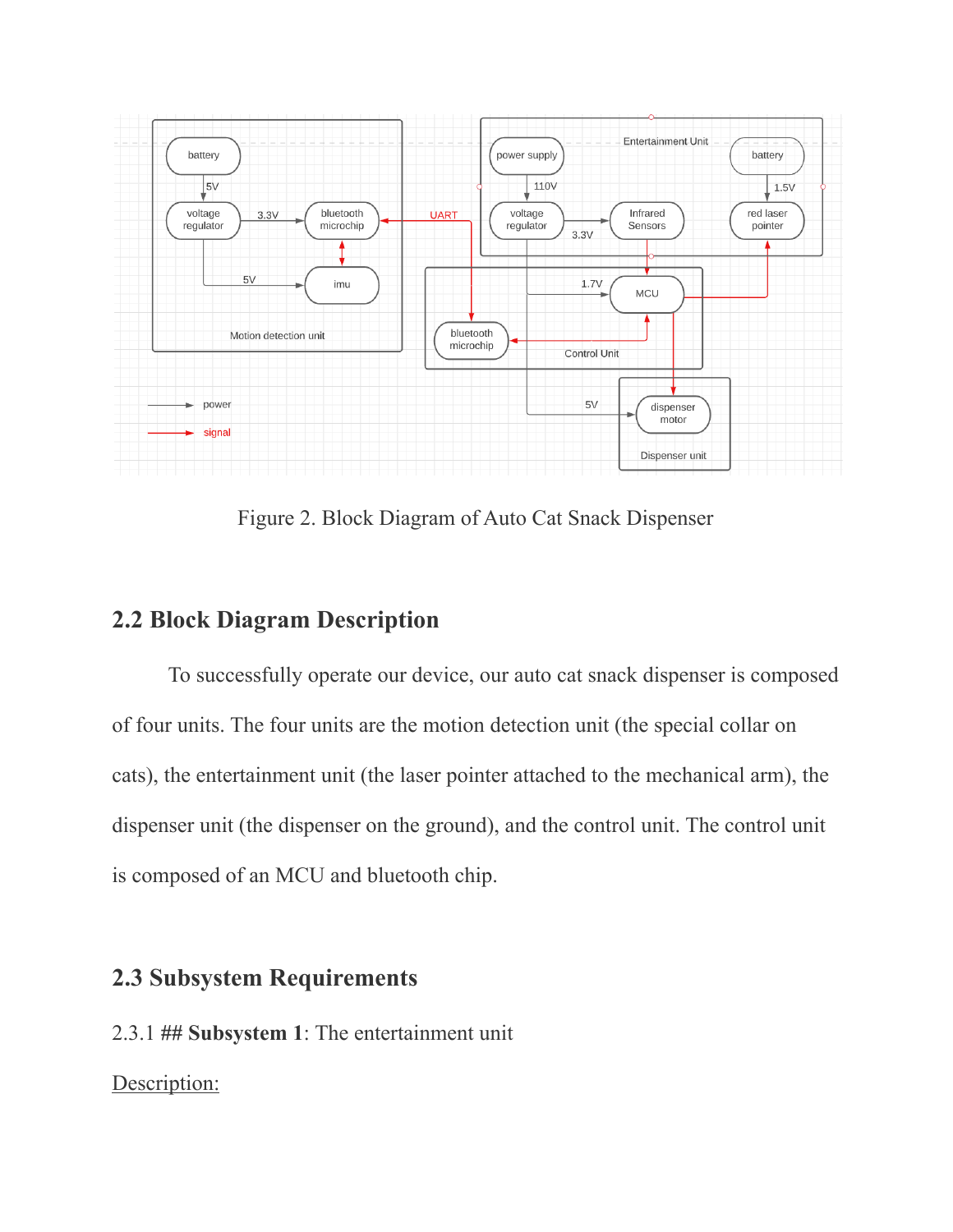The entertainment unit uses an infrared sensor and a red laser pointer to attract cats' attention. The red laser pointer is attached to the mechanical arm on the dispenser. Once the IR sensor detects cats approaching, it will send the signal to MCU, which then sends a signal to turn on the red laser pointer and start the motion detection unit.

#### Subsystem requirement:

• The infrared sensor and the red laser pointer are both powered with their corresponding appropriate voltages(3.3V and 1.5V respectively). The power of the red laser pointer should be less than 5mW following the regulation of laser usage. The battery should power the laser for at least a 24 hour working span.

#### Components in this subsystem:

Infrared sensor: This sensor is used to detect if cats approach the machine. It turns on the machine when the cat is seeking snacks under it.

Laser pointer: The laser pointer is to attract cats' attention. It is turned on once the IR sensor detects cats approaching.

#### 2.3.2 **## Subsystem 2**: The movement detection unit

#### Description: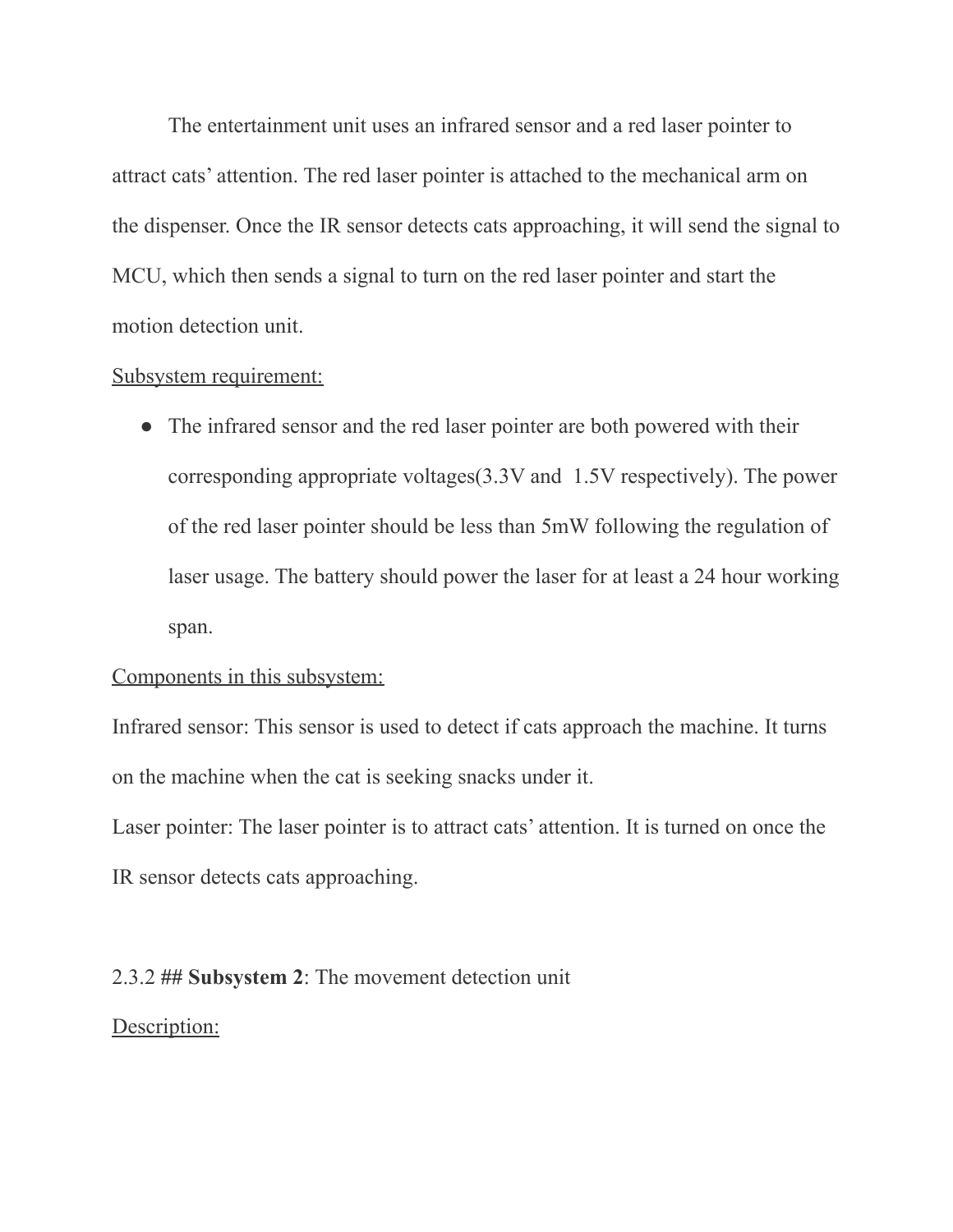The movement detection unit contains an IMU and a Bluetooth microchip. This system is powered by a battery through a voltage regulator. Once the Bluetooth microchip receives signals from the other Bluetooth microchip in the control unit, IMU starts to detect cats' motion. After enough exercise is recorded, IMU sends data back to the Bluetooth microchip.

#### Components in the subsystem:

IMU**:** It includes all the sensors for detecting cats' movements. It also sends the wireless signal to the control unit. IMU stands for inertial measurement unit, and it contains a gyroscope and an accelerometer, which are both used to detect cats' motion.

Bluetooth microchip: It is used to send and receive wireless signals.

#### Subsystem Requirement:

• This subsystem maintains a low power consumption when it is at rest. Only Bluetooth will be powered by a 3.3V or 5V battery at rest.

#### 2.3.3 **## Subsystem 3**: The snacks dispenser

#### Description:

After enough exercises are recorded, snacks will be dispensed. This subsystem ensures a fixed amount of snacks is dispensed each time. The system then halts for a period of time until the next activation becomes available.

#### Components in the subsystem: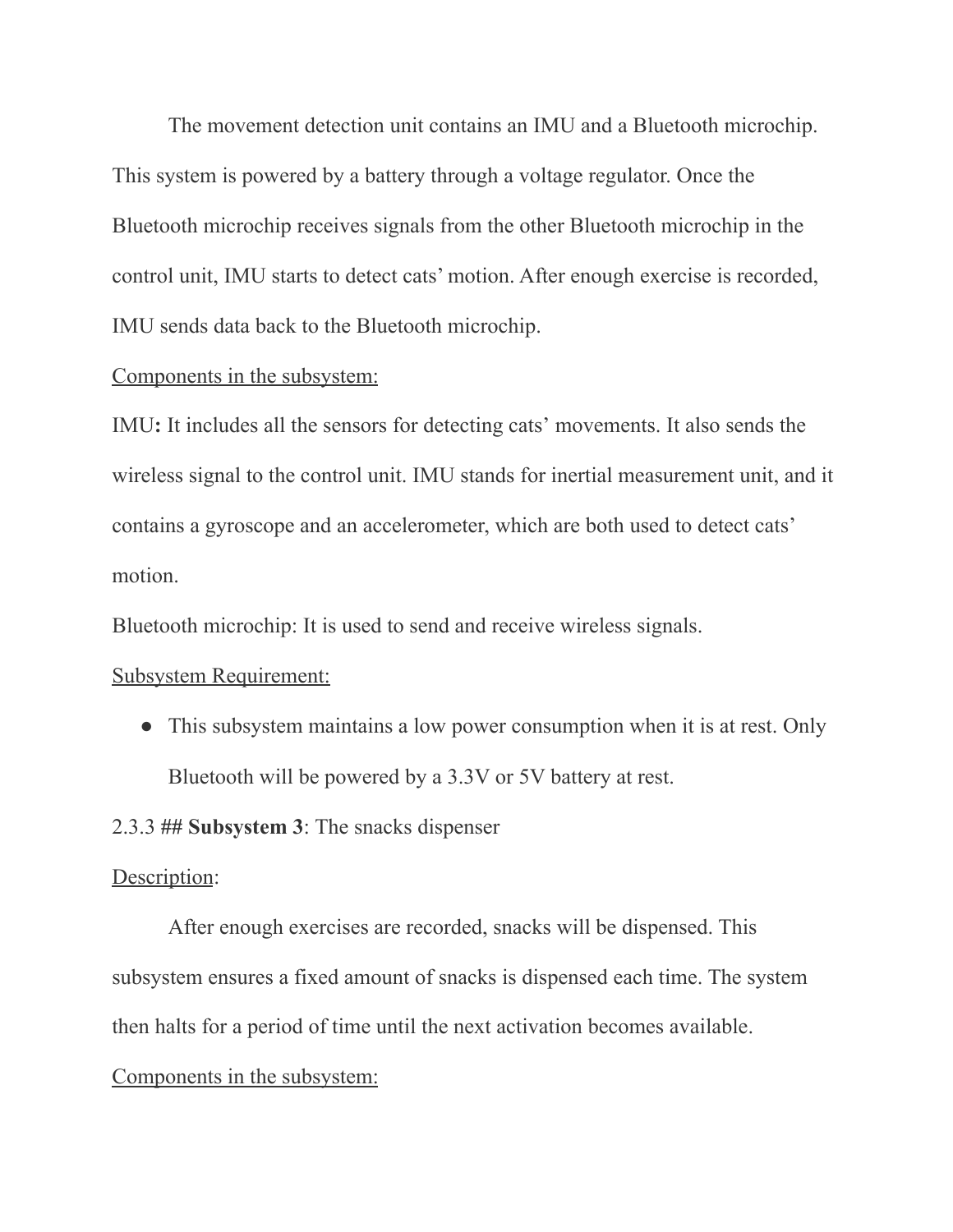Dispenser motor: It is used to control the amount of snacks dropped by turning a fixed angle at every activation.

Subsystem requirement:

- It can dispense a fixed amount of snacks at every activation.
- It halts for at least 5 minutes before the next activation.

#### 2.3.4 **## Subsystem 4**: The control unit

#### Description:

This subsystem contains an MCU and a Bluetooth microchip. It receives signals from the other three subsystems, and it sends corresponding signals back to the three subsystems.

The MCU receives signals from the infrared sensors first, and then it sends data to start the red laser pointer and start the movement detector. Once enough exercise is recorded, the Bluetooth microchip from the motion detection subsystem will transmit data to the Bluetooth microchip in this subsystem. After the MCU processes the signals, it tells the dispenser to drop snacks.

#### Components in this subsystem:

MCU: It stands for the microcontroller unit. It should process the data from IMU and calculate whether the cat has consumed enough energy.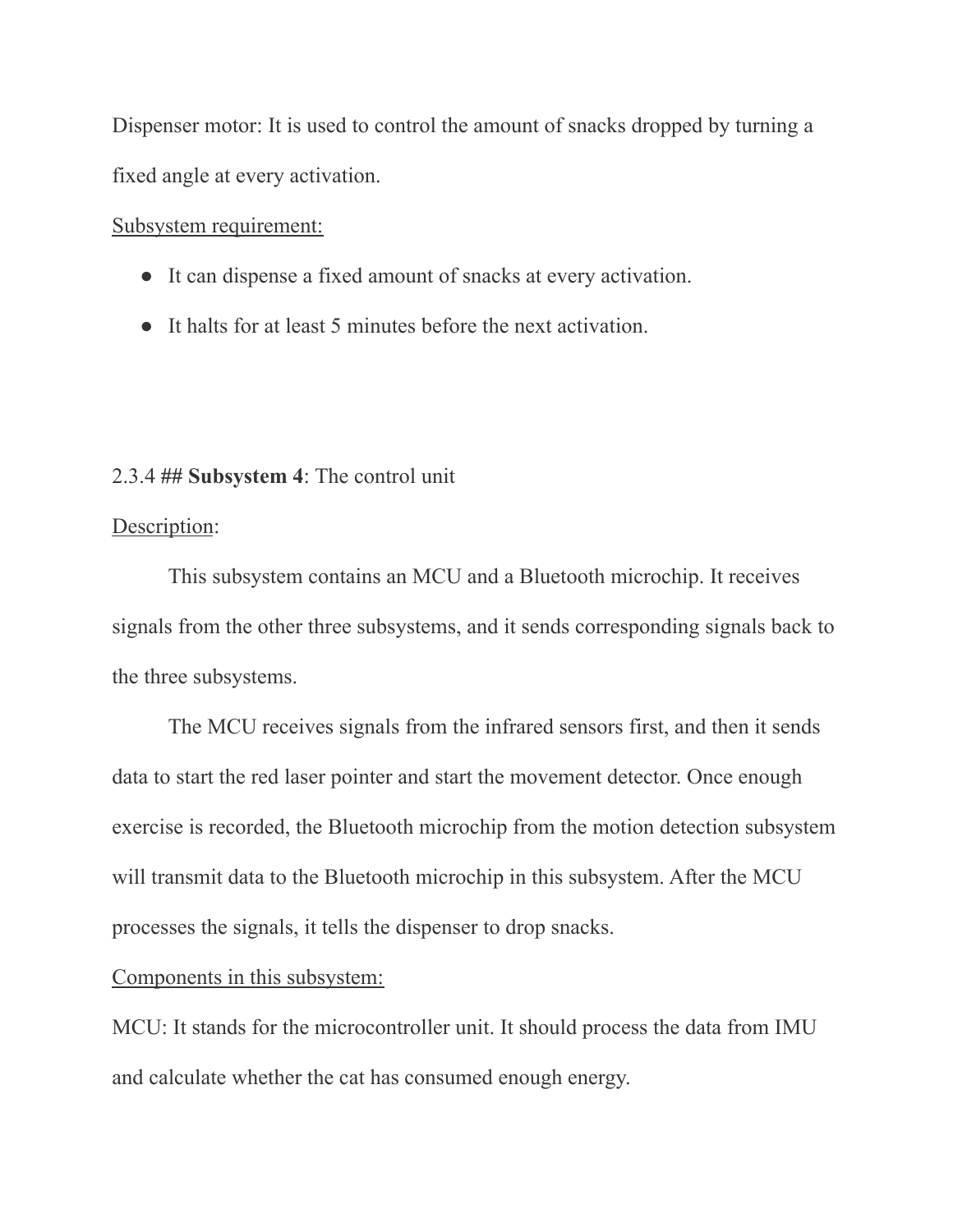Bluetooth subsystem: It is used to send and receive wireless signals between MCU and IMU.

Subsystem requirement:

• The project ensures an efficient wireless signal data path.

#### **2.4 Tolerance Analysis**

One potential risk of our project is the inaccuracy of the IMU detecting and recording cats' movement . The IMU is composed of a gyroscope and an accelerometer, which are not exactly accurate most of the time. However, since we are only using the IMU to detect if cats have done exercise, they don't need to provide precise data and angles for every move of our cats.

### **3 Ethics and Safety**

Our project is to build a safe and convenient snack dispenser for cats. We will uphold the highest standards of integrity and responsible behaviors while we are working on the this project, and we will make sure our final project is ethical. Any resources we will be using for this project will be correctly cited, and any time we need to seek for help, we will always talk to our TA first.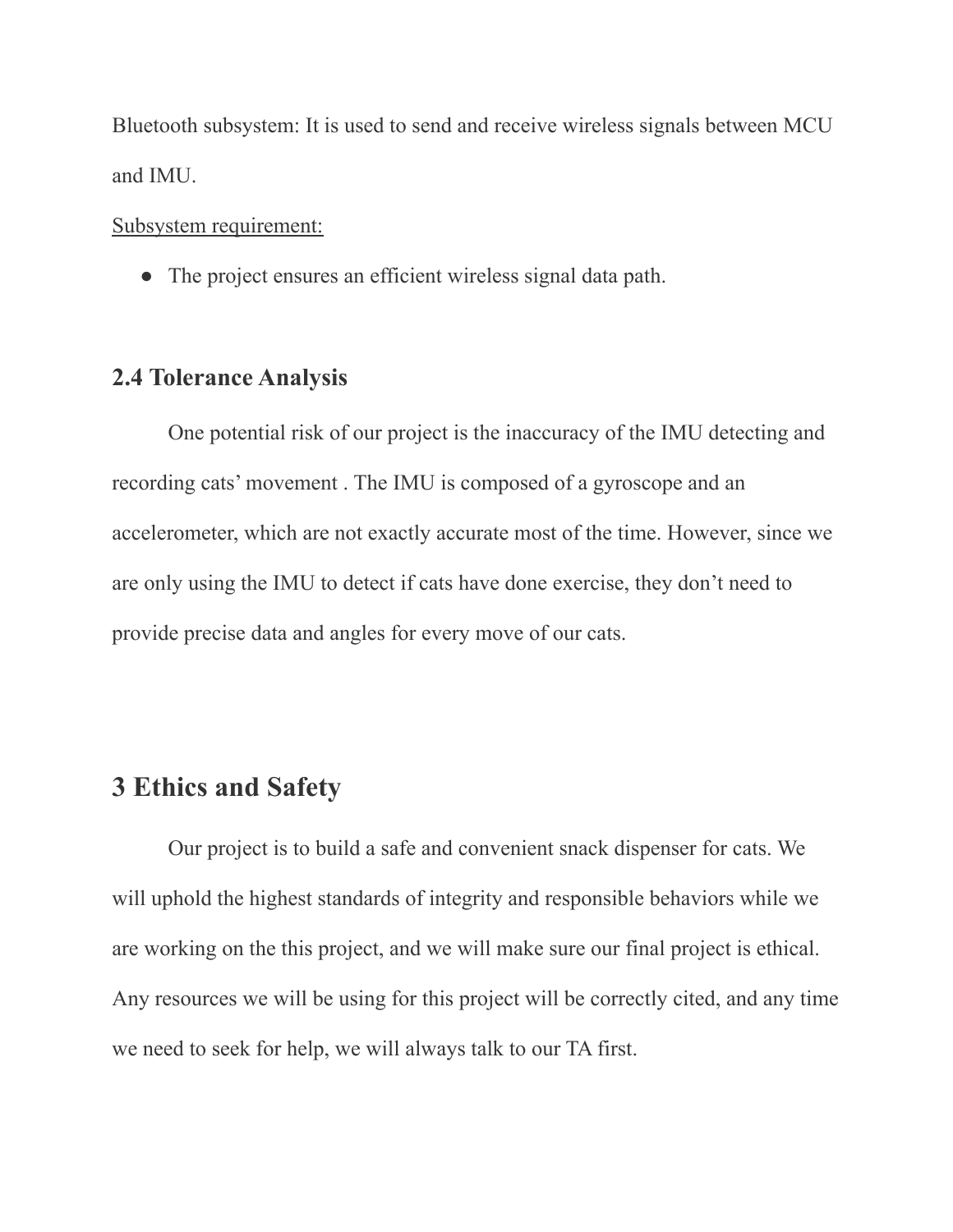One potential ethical problem of our product is that if there is any component so small in our final product that cats may miseat them. Based on our design, cats are only able to reach the dispenser (the bowl) and the special collar, and both these two parts should be big enough so that cats cannot swallow them. One other concern people may have is that if the laser pointer is harmful for cats. However, since the laser pointer is constantly moving, cats are not supposed to have direct eye contact with it. If the owner chooses to directly use the laser to hurt his cat, it is really beyond the control, but we will include a safety instruction clearly stating the potential danger of misusing the laser pointer.

We will regulate our behaviors to avoid safety issues in the lab. We will not work alone in the lab, will not bring any food or drink to the lab room, will use both hands when connecting circuits, will notify our TA if anything is broken, and will clean up our work station after we finish our work.